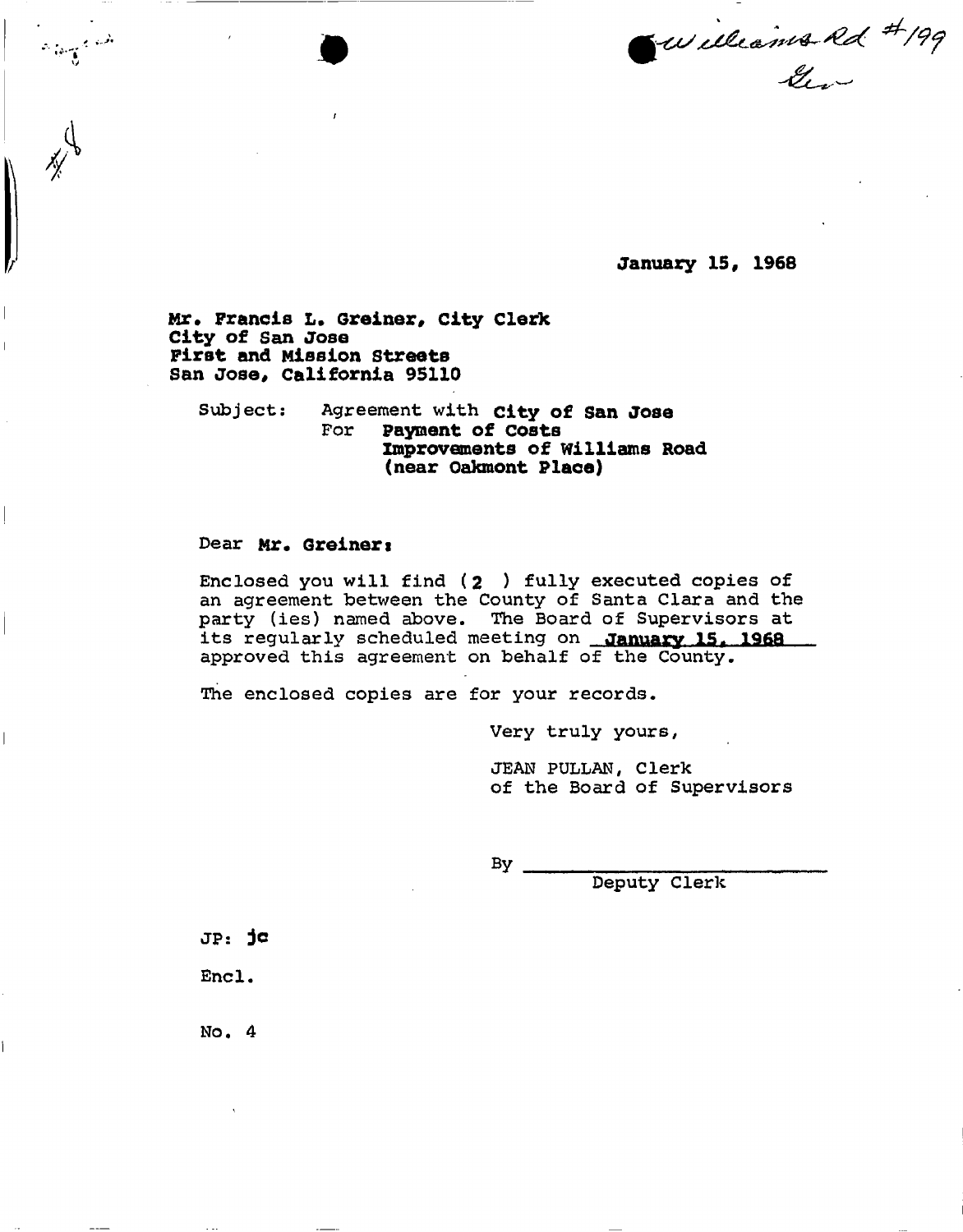| <b>WHITE</b>  | — Controller              |                     |
|---------------|---------------------------|---------------------|
| <b>CANARY</b> | - County Executive        |                     |
| <b>PINK</b>   |                           | -Central Service or |
|               | GOLD, ROD-County Engineer |                     |
| <b>GREEN</b>  | — File                    |                     |

| Change Order No. |  |
|------------------|--|

## **BOARD OF SUPERVISORS** SANTA CLARA COUNTY

#### **January 15, 1968** DATE.

The following contract was awarded or change order was approved by the Board of Supervisors at a meeting held:

|                                                                            |  |  |  | Project to be charged Agreement for Payment of Costs of Improvements |
|----------------------------------------------------------------------------|--|--|--|----------------------------------------------------------------------|
| of Williams Road near Oakmont Place                                        |  |  |  |                                                                      |
| For the amount of $\frac{2,837,50}{}$ and $\left(\frac{338.6}{100}\right)$ |  |  |  |                                                                      |
|                                                                            |  |  |  |                                                                      |
|                                                                            |  |  |  |                                                                      |
|                                                                            |  |  |  |                                                                      |

**JEAN PULLAN** Clerk of the Board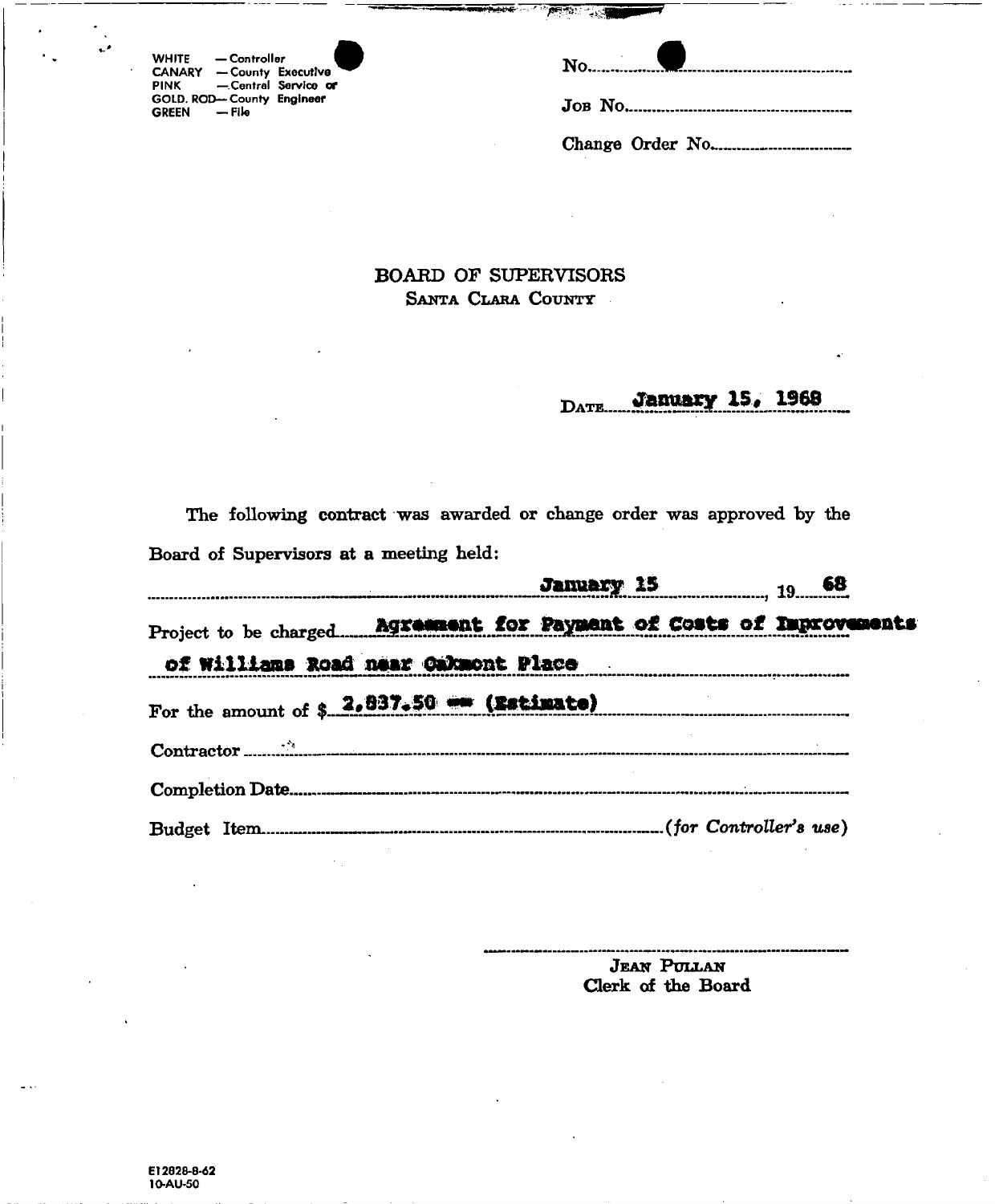### AGREEMENT FOR PAYMENT OF COSTS OF IMPROVEMENTS OF WILLIAMS ROAD NEAR OAKMONT PLACE

• \_ *• /em\*' ?* 

City Clerk

THE FOLLOWING is an agreement between the County of Santa Clara, a political subdivision of the State of California, hereinafter called "County," and the City of San Jose, a municipal corporation of the State of California, hereinafter called "City;"

WHEREAS, City and County wish to improve Williams Road near Oakmont Place (herein for convenience referred to as "said project") by widening and constructing necessary appurtenances to the foregoing improvement; and

WHEREAS, the construction cost of *that* part of the improvement existing within the jurisdiction of the "County" is estimated to be two thousand eight hundred thirty-seven dollars and fifty cents  $($ \$2,837.50);

NOW, THEREFORE, in consideration of their mutual promises, covenants and agreements herein contained, the parties hereto do hereby agree as follows:

1. City shall prepare plans and specifications for the construction of said project and shall submit said plans and specifications to County for approval;

2. City agrees to require any contractor engaged to construct said project to take out and maintain in full force and effect during the construction of said project public liability and property damage insurance in form and limits of liability acceptable to County, insuring County and its employees from and against loss, cost or expense arising out of or in any way connected with the construction of said project;

3. Payment

copy to P. Wha 1-23-68

(a) Within thirty (30- days after approval by County

 $\frac{15}{968}$   $\frac{1}{968}$ 

1-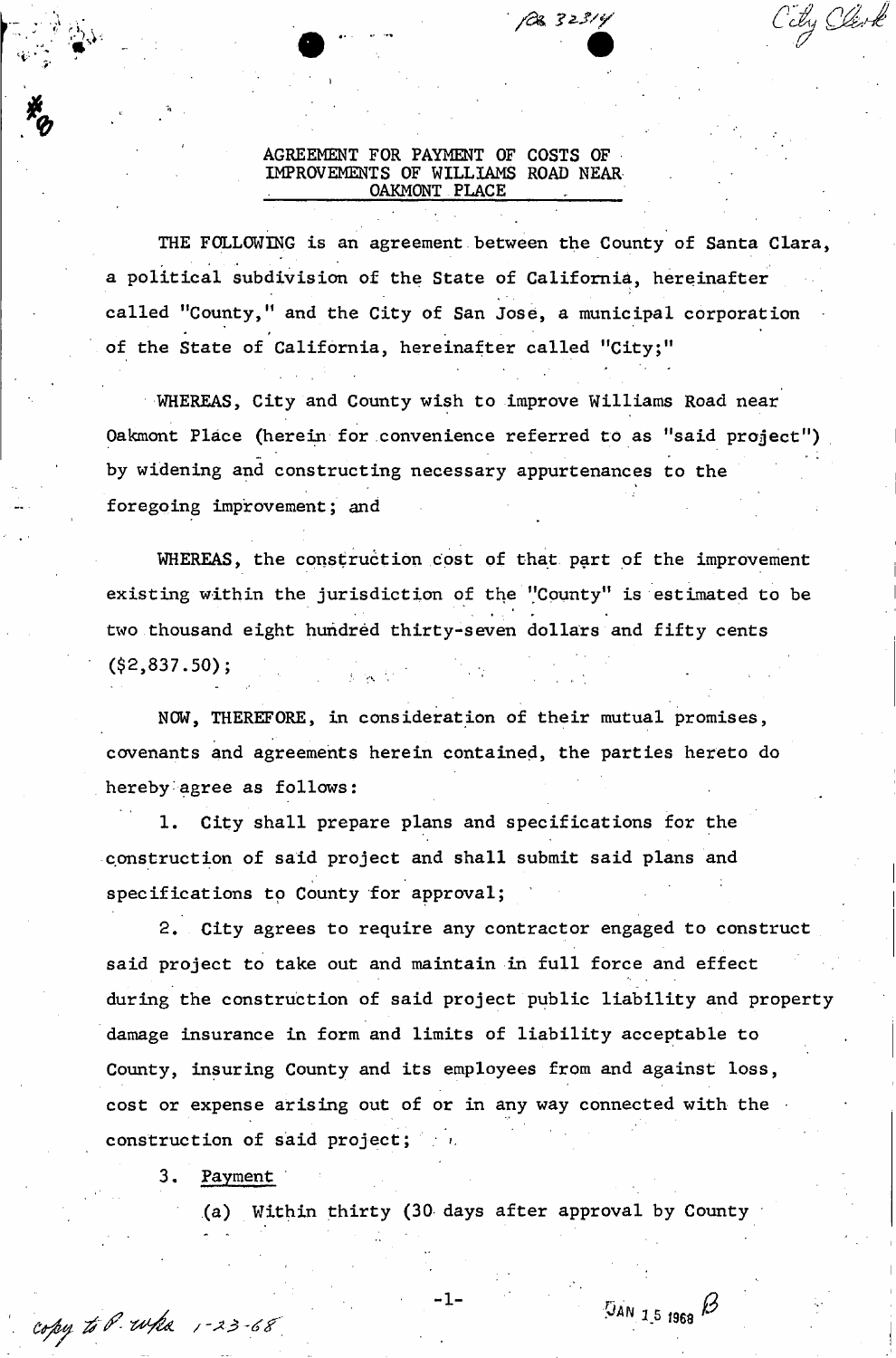$\omega = \sqrt{2} \pm 10^{-4}$ 

การทรงคุณ (สมเด็จ) ได้สมเด็จได้ เมื่อเป็นสมเด็จ (สมเด็จ) และ เมื่อ (สมเด็จ) ได้ และ เมื่อ (สมเด็จ) และ ไม่  $\sim 10^{12}$  km s  $^{-1}$ rigur et son e light touluit i um rodada gott um che en diversi Croco di longu of the tree of the community and the star was that the ground overling It generally of the problem of the construction of the law of the construction of the construction of the construction of the construction of the construction of the construction of the construction of the construction of n a thread an air an air an air an an an air an an an air an air an air an air an an an an air an air an air a

(the space of the attention of the control of the space of the model of the control of attack to separate  $\lambda$  to the MAT stringed of a state of the condition of anticonduction of  $\lambda$  and  $\lambda$  and  $\lambda$ a se o político de confessor de la contra d

រា ខេត្តមាន ១ ប្រធាន ឆ្នាំ ១៩ ដូចរាជន ខេ*ត្តិ នៅ* និ**ត**រូប<del>ក្សីន</del>្ទី ទុក្ខនិ<del>តិបន្ថែម ប្រ</del>បាន និង បាននិង កា and and with the control of the space of the second that and control of the second control of the second control ารถ และ รูหรู้เป็นการเจ้า หน้า เป็ดที่แต่ล้องของควรสมั่งคุณเจ้าอยู่ ถ้าที่ เรื่อง การท่างเจ้า มี และ  $\mathfrak{p}(\cdot)$  ,  $\mathfrak{p}(\cdot)$  ,  $\mathfrak{q}_{\mathbb{Z}}$  ) **有人的 不能的 不能** 

ವಾರಿ ಸಮೇ <mark>ಲ</mark>ೋರ್ನೆ ಅಂದೇಶ ಸಂಪರ್ಕಾರದ ಸಾಹಿತ್ಯ ನೆಟ್ಟುಕೊಳಪುರವಿಂದು ಕಾರ್ಯಕ್ರಮ ಸಂಸ್ಥೆಯನ್ನು ಸಾಹಿತ್ಯ ಪ್ರಮಾಣ ్ తన ప్రాంతాలు ప్రాంతా ప్రాంతాలు ప్రాంతాలు ఉండవాడి. ఇందించాలు ప్రైవేటు ప్రాంతాలు ప్రాంతాలు ప్రాంతాలు అంది  $\mathbf{m}$  with  $\mathbf{v}$  and  $\mathbf{v}$ 

a considerable children and the market of a same file of the same of ga shi a kulingina ne da kenyer Kulonda Tempele ang mga Malaysia ay s**ol**ida malaysing of the residence of the first of an annual and the second

, den fan de Hoose ferste in troch de taal mei strein, mei wat dat de deel tselste in ryddeld sall m die besteht de andere de alamin. Der in die antere besteht ora profile de Galal (1932), que se restaura por el fue a tubigraditamente removere la finitat del and the state of the control of the state of the state of the state of the state of the state of the  $\zeta = \sqrt{5}$  , the contract of the second term of  $\zeta$  and  $\zeta$  are the contract of the component  $\zeta$ AVIU MNOOR AMERICANI

 $1.519$ 

in Shiman su a dia secolo

EDE NU TE II DI DI TE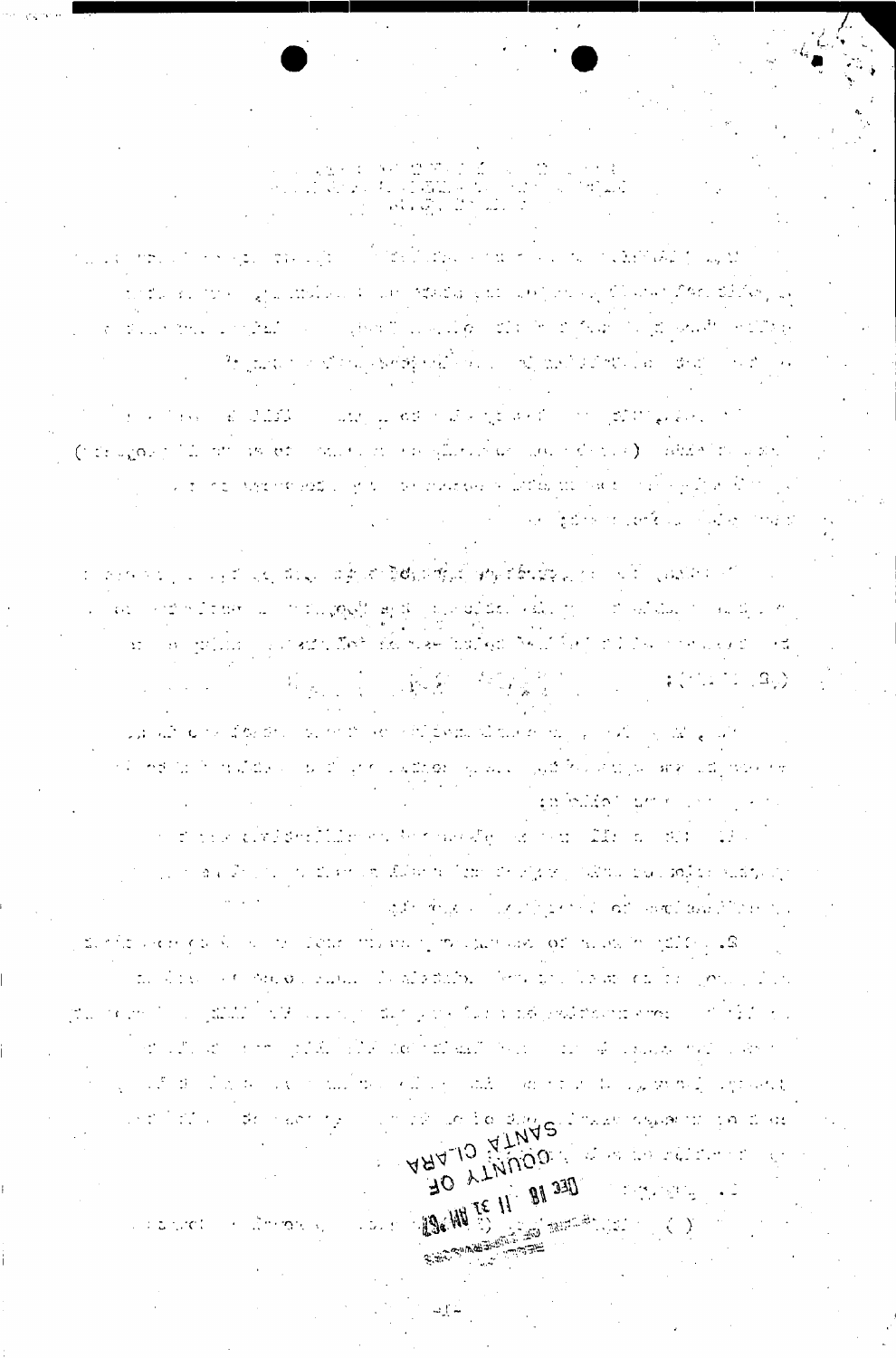of said plans and specifications, County shall pay to City the sum of two thousand eight hundred thirty-seven dollars and fifty cents (\$2,837.50) as County's full and final share of the cost of the above described project;

(b) As used in this agreement, the term "construction cost" of said project shall mean the sum total of all the costs incurred and expenditures made by City, including but not limited to engineering costs and expenses, costs and expenses of preparation of plans and specifications, costs and expenses for inspection, publication, advertising and printing, cost of the construction contract awarded by City for the construction of said project, cost of extra work authorized by City, and cost of all materials not included in the contract price of said construction contract;

4. Termination. In the event City does not accomplish said work on or before July 1, 1968, this agreement shall terminate ipso facto upon said date and shall be of no further force or effect, and City will thereupon immediately repay to County all amounts previously paid by County to City as County's share of the construction cost of the project described herein.

IN WITNESS WHEREOF, the parties have caused this Agreement to be executed.

COUNTY OF SANTA CLARA

By

Chairman, Board of Supervisors

 $\mathbb{P}_{\mathbf{p},\mathbf{q}}\left( \mathbb{P}_{\mathbf{p},\mathbf{q}}\right) =\mathbb{P}_{\mathbf{p},\mathbf{q}}\left( \mathbb{P}_{\mathbf{p},\mathbf{q}}\right)$ *'J* 

> ATTEST: JEAN PULLAN, Clerk Board of Supervisors

J2

APPROVED AS TO FORM: *i/i/nt f*  Deputy County Counsel

**ATTEST** 

City Clerk

CITY OF *(*SAN **OSE** Munich<sub>Ral</sub> า์ ∩r Ma

City Manager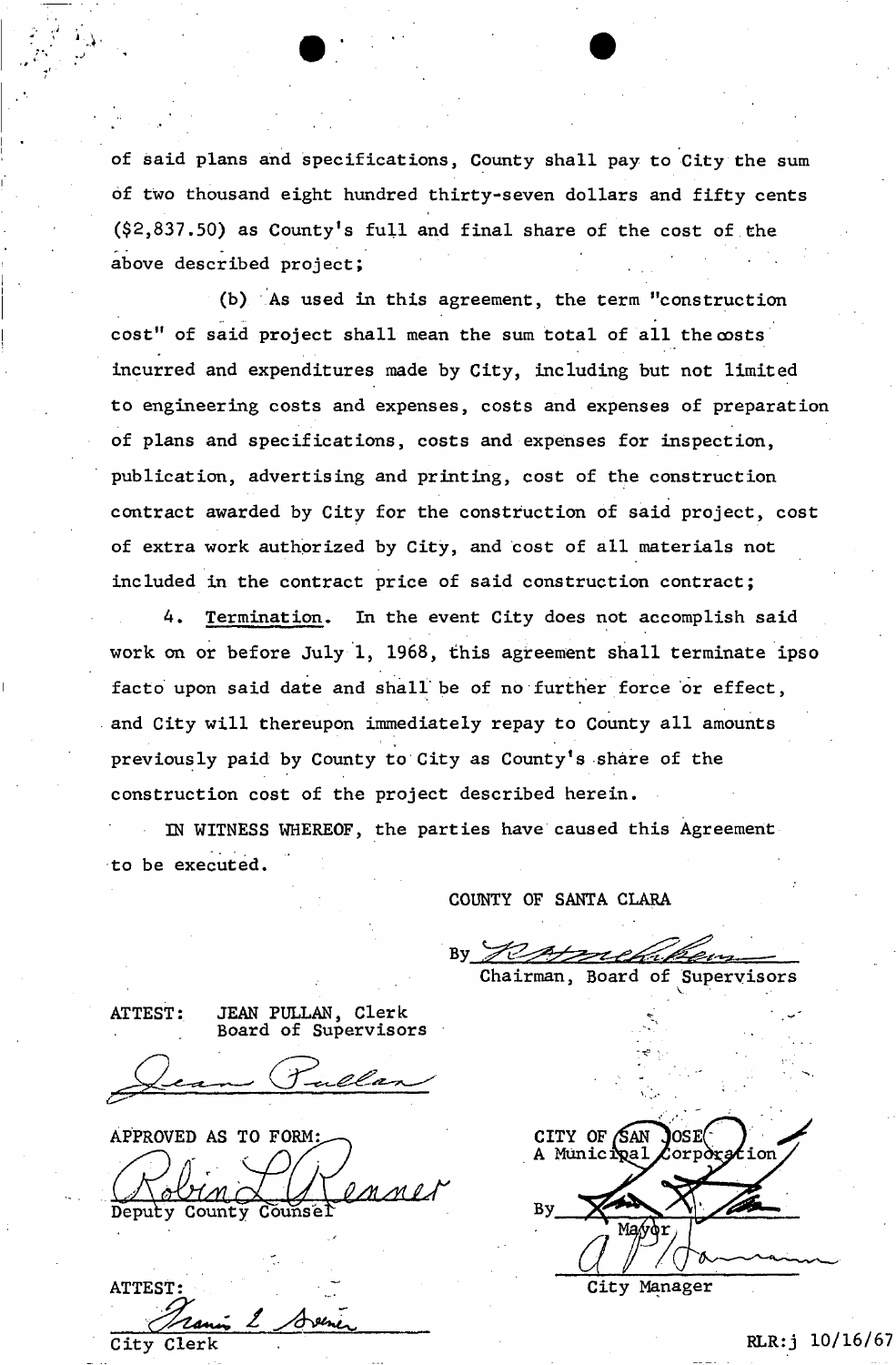# county  $\mid$  of santa clara



TRANSMITTAL MEMORANDUM

**DBLIC WORKS** 

DATE: January 5. 1968

 $S \cdot D$ .

FOR: BOARD OF SUPERVISORS AGENDA OF January 15 1968

FROM: STEFFANI, DESIGN, PUBLIC WORKS

TITLE: AGREEMENT FOR PAYMENT OF COSTS OF IMPROVEMENTS OF WILLIAMS ROAD NEAR OAKMONT PLACE

#### DESCRIPTION:

The City of San Jose is in the process of improving Williams Road in the vicinity of Oakmont Place. In this area approximately 180 feet of Williams Road lies within the jurisdiction of the County.

The estimated cost to the County for improving the 180 feet of road is approximately \$2,800,00.

PAGE of

JAMES T. POTT, COUNTY ENGINEER

Approval is recommended.

ECS:WW:vlh

APPROVED

755 REV 10/65

| AGENDA DATA                       |  |
|-----------------------------------|--|
| DATE:                             |  |
| ITEM NO:                          |  |
| <b>BOARD ACTION</b>               |  |
|                                   |  |
|                                   |  |
|                                   |  |
| <b>DAN</b> 1.5 1968 $\frac{1}{2}$ |  |